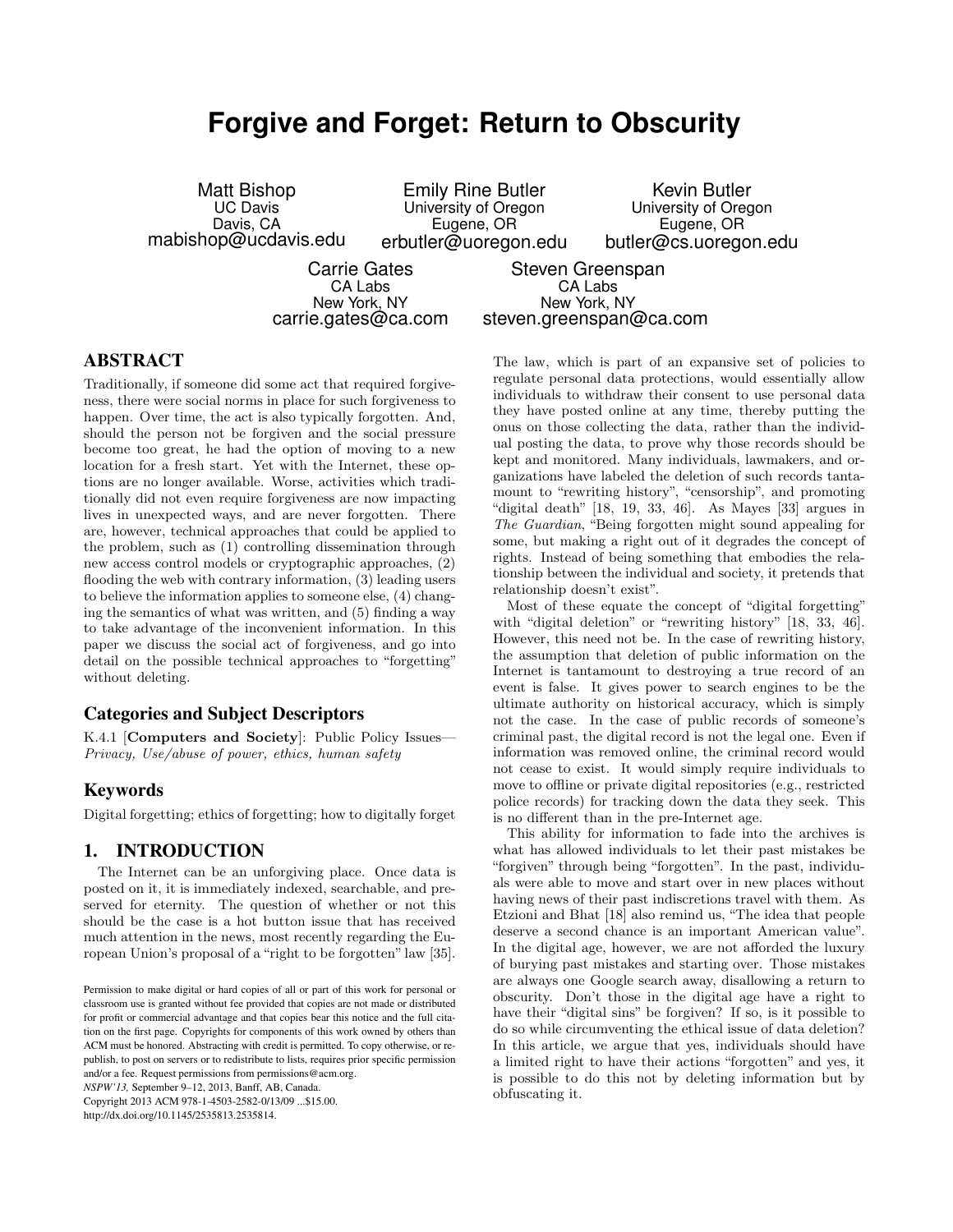In this paper we examine the social aspects of forgiveness (Section 2), followed by presenting several possible technical approaches to forgetting in Section 3. We then discuss some of the legal and social aspects of applying these technical approaches, such as the notion that we might be "rewriting history" in doing so, along with how these approaches might have negative consequences, followed by conclusions in Section 6. Our contributions include the suggestion of multiple technical approaches to allowing individuals to not be haunted by their online past, including methods to control the dissemination of information (such as originatorcontrolled access control and cryptographic schemes), deceiving the searcher by hiding the real information amongst decoy information, falsely attributing your actions to another individual with the same name, changing the semantics of the published information, and encouraging the data holder to not disseminate the information.

## 2. WHY FORGIVE?

Discussions of forgiveness are invariably bound up with issues of privacy and identity, deception and transparency, the public's right to know and the individual's need to be forgiven — to be permitted to re-invent and improve oneself without the burden of past transgressions.

Forgiveness is a fundamental construct in many religions and cultures. In some religions, individuals are commanded not to discuss or gossip about a person's past behaviors; in others, unconditional forgiveness is a sacred virtue. In these instances, the emphasis is on forgiving — acknowledging the wrongdoing, but restoring the individual's place in society. Even when forgiveness is granted, the public expression of forgiveness is often some form of forgetting. The embarrassing or illegal activity is no longer talked about [45], or, as in the case of the tragic shooting in an Amish schoolhouse, the physical reminders are demolished and entirely removed [3, 43]. Although these communities may forgive a transgression, if the transgression is reported on the Web, the rest of the global community may never forget nor forgive the individuals involved.

Early in the evolution of the Internet, the digerati proclaimed a new era in which individuals could explore new identities and interact with one another without the baggage of the past or present. Second Life celebrated the chance to reinvent oneself; people in communities and forums were encouraged to have multiple aliases — to have a business identity, and family identity, and membership in multiple online communities [54]; however, Facebook and other social media sites encourage the blending of business and private lives, and the merged expression of public and private lives [45]. The success of these sites argues for their desirability. The danger is that information from one sphere of life can damage an individual's status in another sphere of life. The leakage from personal to professional, from one community to another, is especially dire in a Web that never forgets nor forgives.

In 2006, a student teacher posted a MySpace photo that showed her wearing a pirate hat and drinking from a plastic cup. The caption read "Drunken Pirate" and may or may not have reflected her true state or what was in the cup from which she was drinking. However, this photo with caption was the basis for denying her a teaching degree. As of 2010, she was employed in another occupation [45]. Her "inappropriate" activity was legal, off-duty conduct; however, the web does not forget, and viewers might not have a sense of humor. What is significant here is that the individual involved was engaged in a legal activity and she was not advised to simply remove the inappropriate photo. Rather, she was denied certification in her chosen profession.

The danger going forward is that newer methods of discovery and correlation will make it easier for businesses, adversaries, and the merely curious to discover unpleasant truths about individuals. We may see in the future an "Equifax" of reputation where employers or banks can go to discover someone's cooperativeness, reliability, activities and affiliations [45]. The scope of tomorrow's search will not be limited to what someone posts on their Facebook site, but also on untagged photos, comments from others, group memberships, credit card purchases, comments made by the person while using another online alias, etc.

There is a tension here between two social needs. One is the social need for transparency and public safety. For example, employers want to know if a prospective hire has a police record, if they engage in drunkenness, if they make negative statements about their employers on blogs, and if others in their profession admire or criticize them. Voters want to know if the politicians they elect act appropriately, and consumers desire information about the businesses, doctors, and products they use. The other is the social need for privacy and to allow individuals a chance to improve themselves, to reinvent themselves, and to interact with others without constant reminders of transgressions from years past. To resolve this tension, we can apply a paraphrase of Etzioni's rubric for disrupting privacy rights [17]:

- 1. What is the present and future danger to public health and safety if the damaging information is removed or obscured?
- 2. Can the danger be reasonably countered if the damaging information is not discoverable?
- 3. If the damaging information should not or cannot be removed or obscured, can we minimize its negative impact on the individual?
- 4. If the information is removed or obscured or if we minimize its impact, can we treat the undesirable side effects?

In brief, if removing the damaging information benefits the individual and does not harm anyone, then the information should be removed, modified or made difficult to discover. But in a Web that does not forget and encourages connections between data, this is not easily achieved. The solutions that have been offered run the gamut from legal to social to technical: some have argued for laws requiring the removal of all false or slanderous posts when the website owner is notified, but this does not remove true but embarrassing information. Others have argued for laws prohibiting or constraining the use of information about lawful, off-duty conduct in hiring, firing, and promotion decisions [45].

Social solutions tend to be utopian, hoping that transparency will eventually give way to social acceptance of past transgressions that no longer pose a risk. Technical solutions tend to focus on either (1) removing the damaging information after some period of time either by explicitly deleting all known copies of the data or by initially encrypting the information and destroying the encryption key after some duration [21], or (2) making the information difficult to find [44].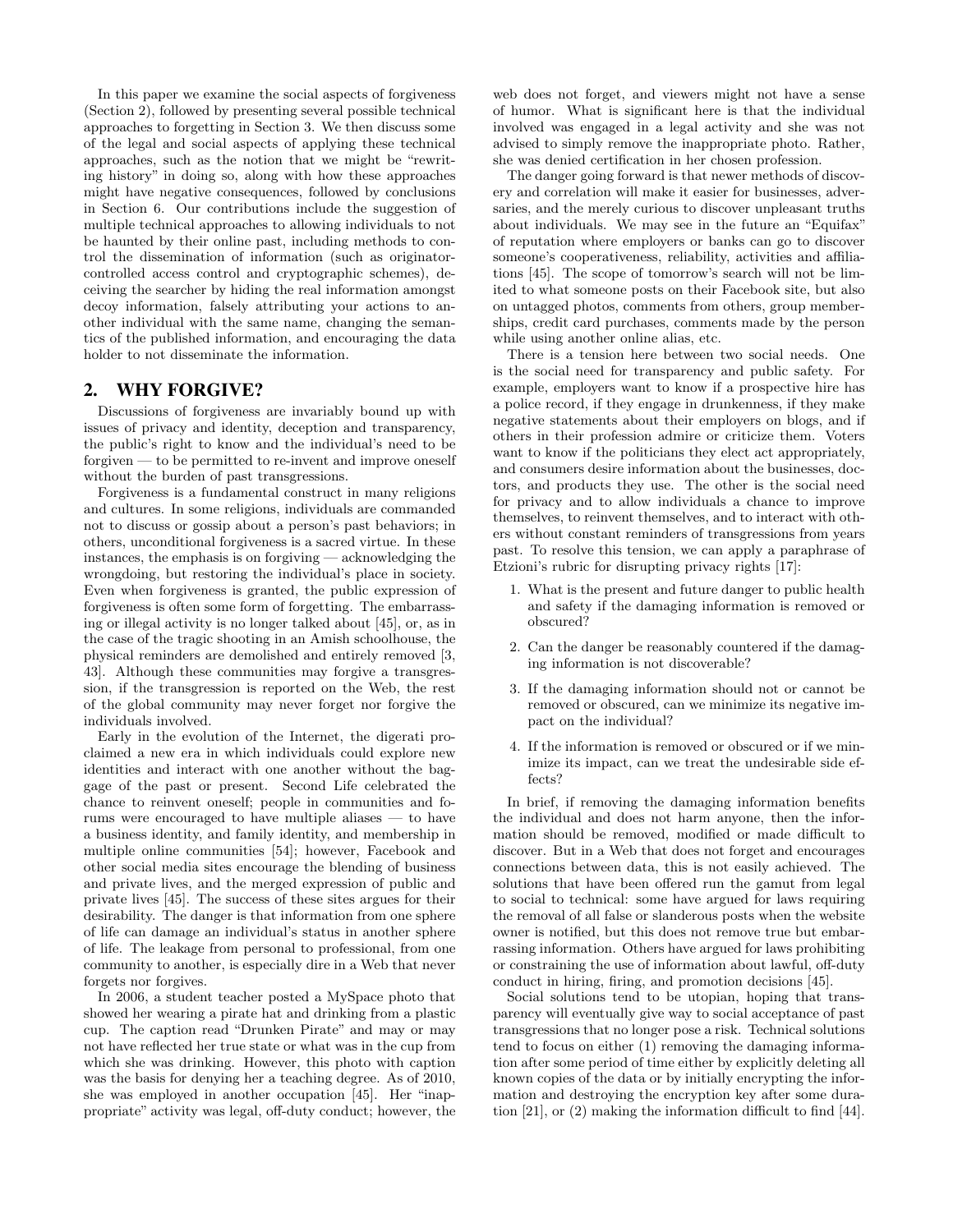For example, reputation.com claims to hide negative information by shifting the ranking of online content, making it more likely that links to positive information will be posted in the first several pages of a web search. None of these solutions are perfect and some combination of technical, social and legal advances will be necessary.

It is in society's best interest to care about this issue. If employers only hire those with "clean" slates, they may be surprised to learn that their employees conform but do not push the limits and innovate. If individuals fear reprisals for lawful but embarrassing conduct, they may feel overly constrained and stressed. In a knowledge society that values diversity and creativity, individuals should be allowed to mature, improve and re-invent themselves. The question is how best to achieve that goal.

# 3. DIGITAL "FORGETTING"

Forgiveness, in this context, encompasses forgetting as well as the more traditional "forgiving". The idea is that by somehow removing the data about the incident that one wishes to be forgiven for, the entire notion of "forgiveness" becomes irrelevant. One cannot find the data about the  $\arctan^1$  that one needs to be forgiven for.

Several countries have passed, or are attempting to pass, "right to be forgotten" laws that mandate providers remove information from the Web and other sources [25, 4, 28]. The basis for what follows is an assumption that such laws will be ineffective for technical, social, political, and legal reasons. We also note that our work covers only data stored on the Web, although it may provide insights useful in other realms. In particular, absent the memory erasing technology described in Philip K. Dick's short story "'Paycheck" [15], memories of actions and events will remain. But the memories can be denigrated as incorrect or misleading in the absence of evidence, and so our work focuses on the evidence.

In the following subsections, we explore several approaches to coping with released information without having the ability to delete it. These approaches range from access control, to cryptographic approaches, to deception, to linguistic approaches.

### 3.1 Controlling Dissemination

If information about an action cannot be disseminated, then it cannot be found. Therefore, controlling the dissemination of information enables someone to prevent sets of people from seeing that information. This immediately suggests an ORCON model [22].

Originator-Controlled access control gives the "originator" the ability to grant or revoke access to the information rather than the containing entity (usually a file). Thus, if Anne "originates" the information about her, and she propagates it to Betty, Caroline, and Dana, Dana can send it on to Elizabeth only with Anne's consent. Furthermore, once Anne decides to revoke access to the data, Betty should not be able to read it any more. Hence our purpose requires a "temporal ORCON" model, in which the originator can revoke access as well as grant or deny it.

The ability to delete (or revoke access to) data may have a number of undesirable consequences. First, any notion of data provenance will be compromised, so the notion of "revocation" must either include changing the relevant provenance, or accepting that the integrity of the provenance must be compromised. It will also affect other data further downstream. For example, if the data is used in a novel, then revoking access to the data requires revoking access to those parts of the novel that use that data. One then must take into account other data derived from the data that is to be suppressed. In essence, we are faced with the problem of revoking access not simply to the data d, but also to transformations of the data  $f_1(d), \ldots, f_n(d)$ . Determining these outputs from the transformations when the transformations are not known appears to be an insoluble problem; either too much or too little will be suppressed. Furthermore, the situation where the data is being processed raises an additional complication, because the data must be removed from memory; while conceptually this is a detail, in practice it adds complications about tracking the data as it flows through all parts of the system (including peripherals such as video monitors).

Perhaps a different structure of the data would help here. Instead of propagating data, consider propagating links to the data only. This is akin to providing capabilities, which identify the address (location) of the object and the rights that the possessor of the capability has over the object. To simplify revocation, the address is typically indirect, pointing to an entry in a "global object table" that contains the address of the object. Then, to revoke access, the entry in the global object table is altered. This prevents access to the raw data. But tracking the derivatives obtained from that data will require some method of tracking, such as a tamperproof provenance, to avoid the problem noted in the preceding paragraph. How to construct a provenance is beyond the scope of this paper, but we do note that the initial content of the provenance is critical [20]. This is an area that needs to be explored in more detail.

Other approaches apply a notion of ephemeralness to the data. That is, after some period of time, the data and all copies of it become unavailable. The need to allow data to age is one that businesses are acutely aware of: as information continues to be generated at ever-increasing rates, a hierarchical approach to dealing with less-current data becomes necessary. The practice of information lifecycle management (ILM) deals with these concerns and while strategy is not universally codified [12], it is one that many companies use and that databases such as Oracle support. Much like how paper records eventually become consigned to large warehouses in rural areas after their retention period expires, the strategy behind ILM is to move data to less accessible storage as it ages and becomes less immediately relevant, such that old data will eventually be relegated to tape storage and possibly go offline altogether.

Unfortunately, these mechanisms are not available to the regular user, so other methods of allowing them to control data lifetime are necessary. Users are acting as content creators; hence it may be reasonable for them to desire controlling that content through the same types of digital rights management schemes that have been proposed to secure other content. Unfortunately, as we have seen, DRM is often applied in a ham-fisted way that serves to irritate legitimate users rather than providing meaningful content protection, as these protection mechanisms tend to be quickly broken. Perhaps better schemes may be designed or managed when

 $^1\!$  Technically, one can also need for<br>giveness for thoughts. As thoughts are not visible to external observers, but actions resulting from those thoughts are, we focus on actions.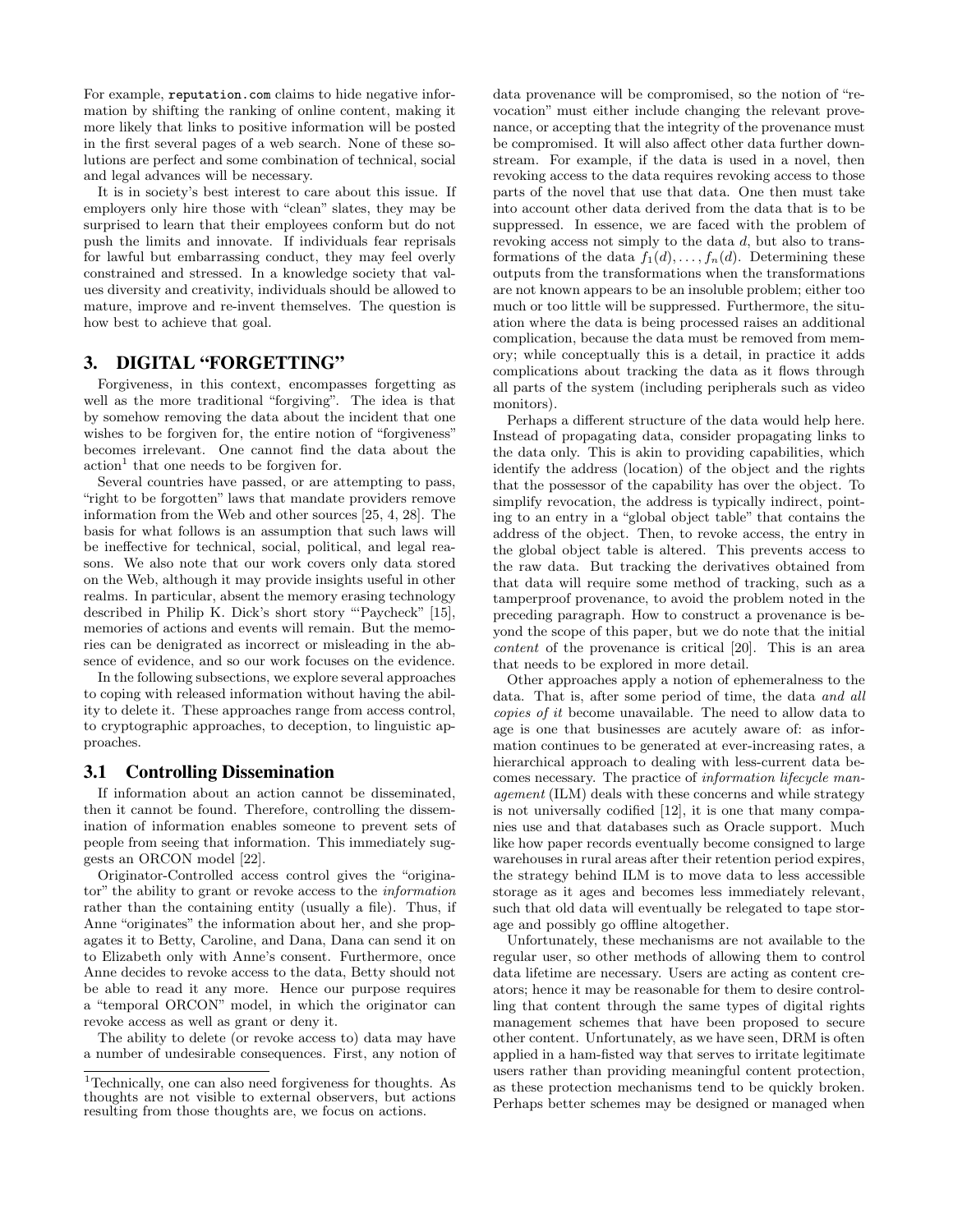DRM mechanisms are decentralized and individual users are the ones managing their rights over the content that they produce. Solving issues such as the "analogue hole", where data can be exfiltrated through other means, will continue to remain an issue, however.

Another way to ensure that data lifetime is respected is for the application or underlying platform itself to enforce data deletion after a period of time. Several such schemes have been proposed [9, 39]. For example, Geambasu et al.'s Vanish proposal does exactly this, where information can be set to "self-destruct" after a given amount of time. It is based on the concept of shattering a key used to decrypt a piece of data and having the key shards stored in a distributed hash table, where the shards will erode over time due to churn of the nodes and built-in timeouts where DHT nodes purge their data periodically. Without the necessary number of key fragments to reconstruct the decryption key, the data becomes permanently unreadable. Proper implementation of this scheme is extremely important, as weaknesses in the DHT mapping algorithm can allow reconstruction of the key shards. This is the basis behind the unVanish attack [62], which allows extraction of key shares from the DHT in an efficient manner before they expire. Services such as SnapChat [1] have been designed to automatically remove material from smartphones a set amount of time after it has been viewed, but even the designers of the app have said that privacy of the data is not its primary purpose, as other means (e.g., the analogue hole) can be used to extract this information, and ways to preserve the picture after it expires are straightforward [16]. Thus, defense mechanisms are complex from an implementation standpoint and circumvention is still a difficult problem to overcome.

It should be noted that there are problems with controlling dissemination. For example, one often does not know what data one wishes to control, and so one has to have mechanisms to enable the control of all data. Legal and social problems abound; for example, who owns a criminal record — the convicted criminal, the victims, the police, courts, or some other entity or combination of entities? In a transnational Internet, who decides these questions? Thus, from the practical point of implementation, controlling the dissemination seems impractical.

# 3.2 Hiding

If controlling dissemination is unsuitable, hiding the action might prove more successful. The idea here is to conceal the action so that the data concerning it is difficult to locate. This can be done in a number of ways.

#### *3.2.1 Deception and Flooding*

In litigation, when one party asks for discovery from another party, the second may simply show the first several warehouses of documents (or the electronic equivalent), forcing the first party to spend much time looking through the documents for what they need (and, not coincidentally, making it harder to find that information). This is the idea behind the approach of flooding. To see its effectiveness in computer security, recall that a standard lament of security officers who analyze data from intrusion detection systems is that the amount of low-level data is often overwhelming, and obscures information about serious attacks. For this reason, a number of techniques abstract high-level events from these logs.

The approach that we are proposing is for the subject to release large amounts of similar information that is not correct. The viewer must then pick the correct confidential information from the mass of incorrect information. This requires the production of synthetic, but convincing, data, and then ensuring it is released in a manner convincing to the adversaries who will view this data. This approach has been used successfully in warfare, for example to obscure the destination of the Allied attack on southern Europe in World War II [34, 31]. In that episode, the Allies created a false persona that convinced the German High Command that the attack would come at Sardinia rather than Sicily, which was the obvious point of attack.<sup>2</sup> The point of relevance here is that the information in the documents pointed to disinformation that would aim to convince the Germans that the attack would aim for Sicily. Thus, even if German agents uncovered information about the real target, the deception would lead them to believe the correct information was actually a trick.

Computer decoys are an example of this approach. Stoll's efforts to trace and trap an intruder in the Lawrence Berkeley National Laboratory computer network [51, 50] involved creating a false document that took the attacker several hours to download, distracting him from his search for similar documents. Cheswick [13] used a similar approach to distract an attacker, leading him or her to think that the attacks were successful. Honeypots and honey nets are also examples of these systems, the goal being to draw the attackers onto a controlled platform where they may be monitored and occupied so they do not disrupt the production systems and work.

A good example of a situation where this approach is effective is for the insider attack [11]. Bowen et al. [10] suggested using decoy documents to require an attacker to distinguish real information from false information, thereby confusing the attacker; this also allows the defenders to monitor those decoys, and hence the actions of the attackers. Ben Salem and Stolfo [7] characterize the desirable properties of decoys they have found effective. Voris et al. [57] discuss how to craft such decoys automatically.

Therefore, to conceal the information, one simply creates and disseminates false information that is very similar to the information to be hidden (or, in this context, one should say "obscured"). The decoy generation tools proposed for the insider problem may help here. Then one trying to discover the true information must determine how to distinguish it from the plethora of false information available. If one can arrange for search engines to feature the false information prominently, then so much the better.

This technique is vaguely reminiscent of phishing, where large numbers of phishing emails are sent out in the hopes that some will find their mark. Often more effective are targeted phishing attacks, where the email is crafted to be credible to a particular person; this is called "spear phishing". A similar approach for deception is appropriate here: aim at a specific part of the information, specifically whom it is about.

#### *3.2.2 False Attribution*

A variant of this technique is to attribute the act to someone else. This leaves the information intact, but changes the

<sup>2</sup> Indeed, Churchill said that "anybody but a damn' fool would know it is Sicily" [34, p. 24]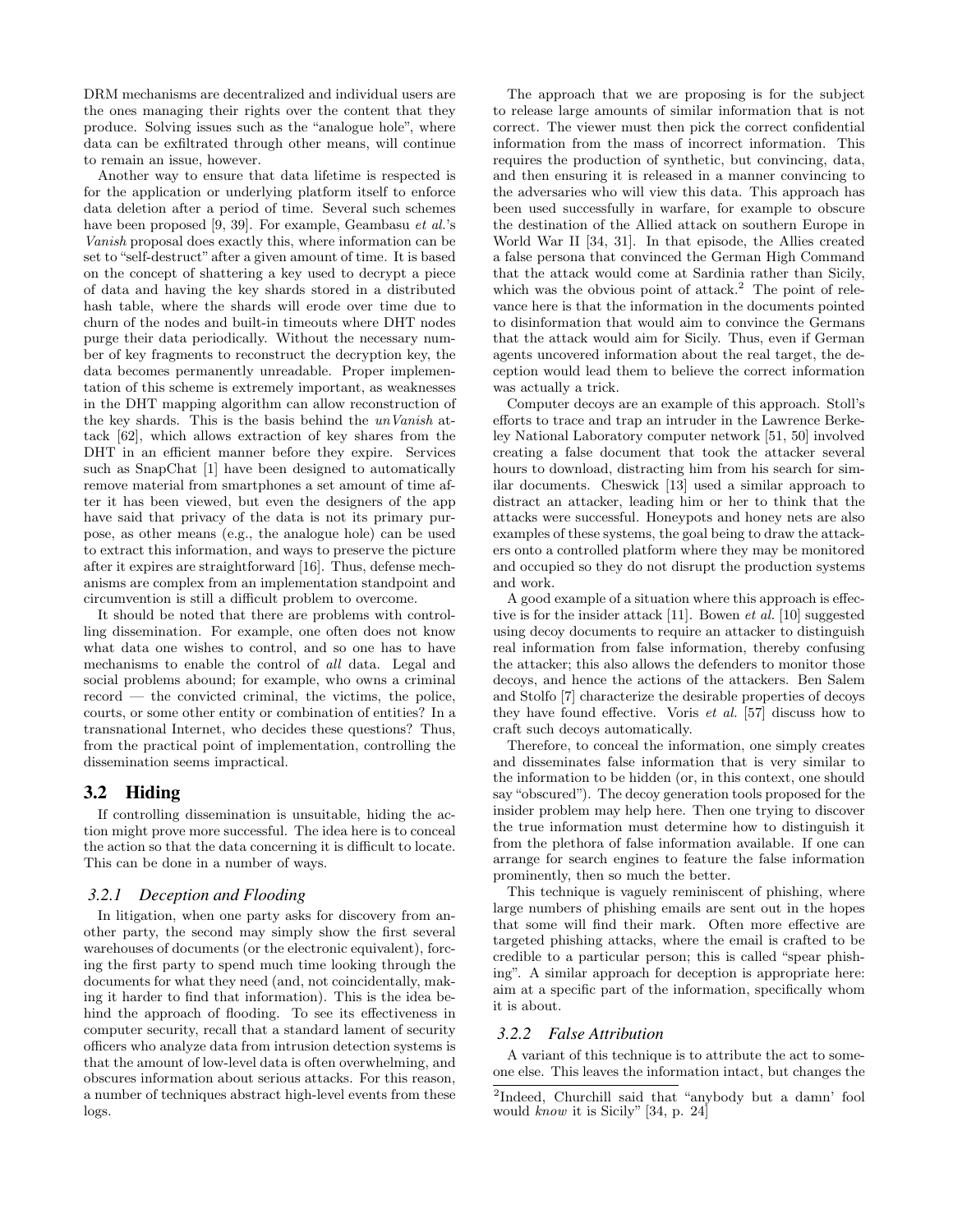target of the information. Ethically, this approach is highly questionable; but a discussion of the conditions under which such diversions are unethical is outside the scope of this paper.

Consider a report that "Matt Bishop wrote a paper on cyberwarfare." The author is ambiguous; is it the computer scientist Matt Bishop of the University of California at Davis, the political scientist Matt Bishop of the University of Sheffield, or one of the myriad of other Matt Bishops in either field? Similarly, if one reads in a blog that "Carrie Gates likes electronic music", is that the computer scientist Carrie Gates or the VJ Carrie Gates? In all cases, the confusion is accidental because two people have the same name. But such confusion could also be created deliberately—especially in these days of on-line identities that can be bogus.

Identity management schemes enable the disambiguation of identities, and so would seem to solve this problem. In theory, they could; but several practical considerations arise. First, there is no universal naming scheme that everyone subscribes to, and given the experiences with certificate management systems, such a scheme is unlikely ever to be adopted. Thus, while unique naming may be effective for members of an identity management system, it will not provide adequate identification for those not in the system. Second, when one joins such an identity management system, what steps are taken to ensure that the identification is correct initially? History is replete with examples of impersonations, and the Web is a fertile source for identity theft, which enables such impersonation. Third, people move on, and often do not maintain their membership in identity systems so that the information is up to date. If identity is bound to a role, for example, such actions could result in mis-identifications.

In essence, this is a problem of attribution. The identity of the entity to which the data refers is bound to the data in some way (possibly by being part of the data, possibly by being external to but bound to the data). So the idea is to change the referent of the bound entity, and not the binding. This requires obscuring or changing the interpretation of the identification of the entity.

This also suggests a more general approach: reinterpret the data itself.

#### *3.2.3 Change the Semantics*

For the third approach, imagine again the situation of the teacher who was denied promotion partially due to the "drunken pirate" picture surfacing of her on the Internet [45]. Although there was no proof that what the teacher was drinking was actually alcoholic or not, the potential "inappropriateness" of her behavior in the photograph due to the caption was enough to render her "guilty". Imagine again the same picture, instead with a caption reading "Emily having fun at Kevin's birthday party" or "Look how brave Emily is for trying Kevin's homemade Jamba Juice". Would the teacher likely have received such harsh judgment? Probably not.

Contextual ambiguity and impression formation has long been the bane and boon of computer-mediated communication, and has long been the subject of research in Social Psychology, Applied Linguistics and Communication Studies [8, 32, 42, 48]. Much research has investigated the breadth/depth of impressions online [24, 59, 60], extralinguistic factors influencing impressions (e.g. skepticism, paralanguage, sociability) [56], and linguistic factors influencing

impressions [27, 37, 52]. And despite the lack of nonverbal and social context cues available in computer-mediated communication, research has shown abundant evidence of the development of complex, interpersonal relationships online, even in the absence of such cues [38, 58, 61]. Although the research has been decidedly agnostic regarding whether this contextual ambiguity is a good or bad thing, few if any have looked at the possibility of manipulating linguistic cues to increase ambiguity, and the social reasons for doing so. However, by changing the possibility of what a picture or situation could plausibly represent, we could introduce enough uncertainty about what was really occurring as to protect oneself from a potentially damaging attack using that picture/situation in the future.

One way that we might be able to do this systematically in the future is to harness the increasing number of corpusbased semantic models (CSMs) being designed to identify semantic relationships between words [5, 30, 29]. CSMs are designed to scan large bodies of naturally occurring texts and extract information about both the contextual meaning of particular words within those texts as well as their semantic similarity to other words within those texts. However, as Baroni et al. [5] point out, "CSMs might be very good at finding out that two concepts are similar, but they tell us little about the internal structure of concepts and, hence, why or how they are similar" [5, p. 223]. With the design of CSMs like Strudel [5], researchers have begun not only to identify which words have relationships with one another but also have automatized what the semantic relationships between those words are. For example, now we cannot only identify that dogs are related to cats and the other words/phrases that co-occur with these terms in different contextual situations, but that the salient "properties" of dogs are that they fit into the category of animals and that typical behavior is that they bark. This is a departure from other CSMs designed to extract contextual features of words from texts [2, 14, 40, 41] because the potential identifying features do not have to manually entered and customized in advance.

With photographs, the range of potential meanings to explain the story of the photo is vast. By identifying the contextual and linguistic features tagged in the original photo, it could help us identify other plausible contextual situations to explain the same photo. While Baroni et al. [5] admit that Strudel and other models cannot yet handle polysemous words<sup>3</sup>, these types of algorithms take us one step closer to automatically identifying linguistic phrases and contexts that could be plausibly used to retag "offending" or "dangerous" photos or comments surfacing online for which we want to provide alternative interpretations.

# 3.3 Inconveniencing the Interpreter

An approach that has proved effective in other environments is to accept that the information is now known and, in effect, make it prominent enough in some way to gain some advantage from its leaking. This does not hide the confidential information, but it can illuminate previously unknown adversaries. For example, one then can set traps to detect an adversary exploiting that information, perhaps by adding markers or bogus information that will reveal an attacker trying to exploit it. Stoll's work, mentioned earlier, the de-

<sup>3</sup>Polysemous words are words that have multiple similar meanings. [55]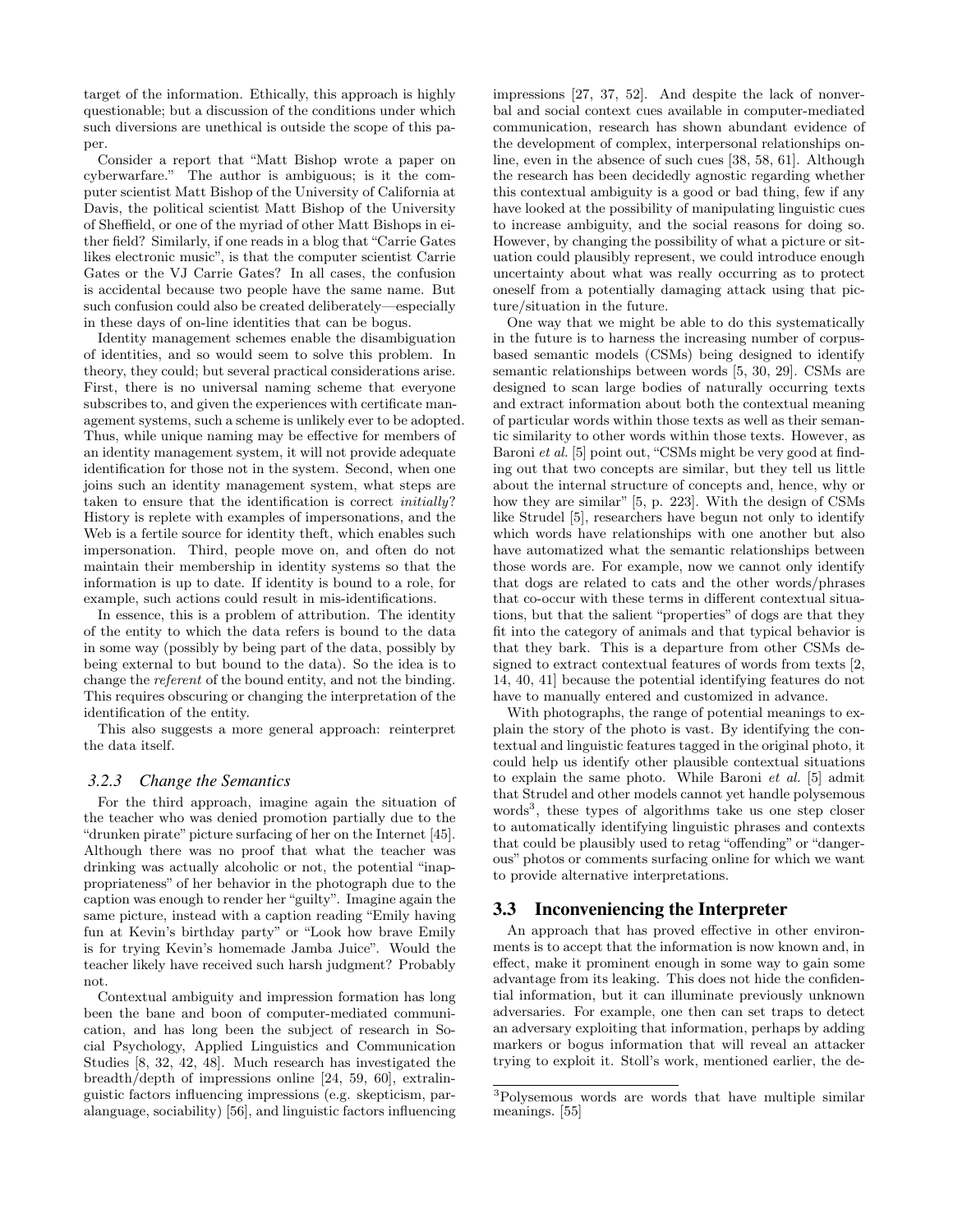coy work in insider detection, and honeypots and honeynets are all examples of this.

An alternative approach is to tie it to other information so that the combined data produces an unbelievable interpretation, or will inhibit others from promulgating it. Tip O'Neill recounts such an incident in his autobiography [36], when reporters for the Boston Globe tried to obtain a list of donors, which O'Neill refused to provide, in order to protect the donors from being approached by others for money. The resulting story suggested that O'Neill had something to hide. O'Neill immediately sent the list of donors, and amounts, to the publisher of the paper, saying he was welcome to print all of the names — but only if he printed  $all$  the names. The publisher of the paper was one of the donors in the list. The story was dropped.

This technique clearly will not always work. The risk of the adversary distinguishing the false information from the accurate information, or of deciding the embarrassment of exposing the ancillary information is worth exposing the private information, may make this tactic untenable. But when it does work, this tactic is remarkably satisfying.

## 3.4 Metrics for Forgetting

Quantifying the effect to which information can be effectively forgiven and forgotten is a very difficult problem for which metrics are not readily derived. One way in which the security community has considered the quantification of costs has been through the concept of "work factor," an attempt to quantify the cost of breaking the security of a system. While such an approach can be related to computational complexity in the cryptography community, it is less obvious how to apply this to other areas of security. Saltzer and Schroeder [47] considered the principle of work factor and noted that many protection mechanisms cannot be directly calculated with it. Moreover, estimating these calculated values can be extremely difficult.

Additionally, many of the measures that we are considering may not be directly quantifiable using a single metric, or its value may be less apparent. For example, one could consider an information-theoretic approach to quantifying data lost or "forgotten," but such an approach would not be able to properly characterize a measure such as changing the semantics of the information presented. Information in this case is not lost, but rather re-contextualized, and reducing this to a single metric compatible with approaches such as flooding may not be possible. As a result, the solution to assigning a metric may require a vector rather than scalar quantity, with the metric adapted to a particular scheme. Even subjective measurements of work produce different results when evaluated by different workload scales and are dependent on context for an appropriate measurement [26].

It may be possible to attempt to quantify the work involved in performing any particular technique such as the effort involved in designing a flooding scheme or developing a new semantic model if such tasks are considered activities that could be profiled with cognitive metrics [23], but determining the outcome of these approaches and assigning quantifiable metrics to the efficacy of the results remains an open research problem.

## 4. GENERAL DISCUSSION

The notion of being able to "forgive and forget" individuals on the Internet opens up a number of non-technical issues in addition to the development of possible technical approaches. And these issues may prove to be more difficult than technical solutions.

The first issue is an inherent assumption about who owns the information. If you want to be forgiven for something, and for the world to forget that it happened rather than having perpetual reminders, then it implies that you own this information about yourself, and should therefore be able to take steps to eliminate it. But is this actually the case? For example, the person who stores the information — and therefore has access to it — can be said to "own" the information, given that they have the ability to delete or modify it. But what if this information is about another person? Beyond this, who controls the interpretation of the information? The same piece of factual information can be written such that one has sympathy and understanding for the individual's plight, or that one vilifies the individual.

Further complicating matters is a legal notion of forgetfulness, which varies by country. For example, under German privacy law, a person has the right for their name and likeness to be protected. There is a recent example of a convicted murderer suing Wikipedia to have his name removed as having been the person who murdered actor Walter Sedlmayr, citing German privacy laws [28]:

"Our client has served 15 years of his life sentence for murdering Mr. Sedlmayr in 1990. He has been released on parole [sic] in August 2007. His rehabilitation and his future life outside the prison system is severely impacted by your unwillingness to anonymize any articles dealing with the murder of Mr. Sedlmayr with regard to our client's involvement," according to the Oct. 27 cease-and-desist letter, which demands legal fees and compensation for "emotional suffering."

Should the Internet have functionality that allows/forces it to adhere to the differing (censorship) laws of various countries? Should there be overlays of "national internets" where local filters state what information can be downloaded? Should a legal notion of forgive and forget be enforced nationally, if not internationally? And, at what point do such laws result in rewriting history? As noted by the Electronic Frontier Foundation [28]:

At stake is the integrity of history itself. If all publications have to abide by the censorship laws of any and every jurisdiction just because they are accessible over the global Internet, then we will not be able to believe what we read, whether about Falun Gong (censored by China), the Thai king (censored under lese majeste) or German murders.

While rewriting history is not a new concept (see, for example, [63], which describes the "necessity" of rewriting history books in Russia after the fall of communism and the impact of historical perspectives on Russian identity, and [49], which examines efforts to re-evaluate the past to understand the "truth" of events and the approaches used to do so) there seems to be a movement that expects that what is found on the Internet is fact, and that such facts are not presented in the context of any cultural bias, nor as a manipulation for political or financial gain. For example, studies have found that undergraduate students with low evaluativism are less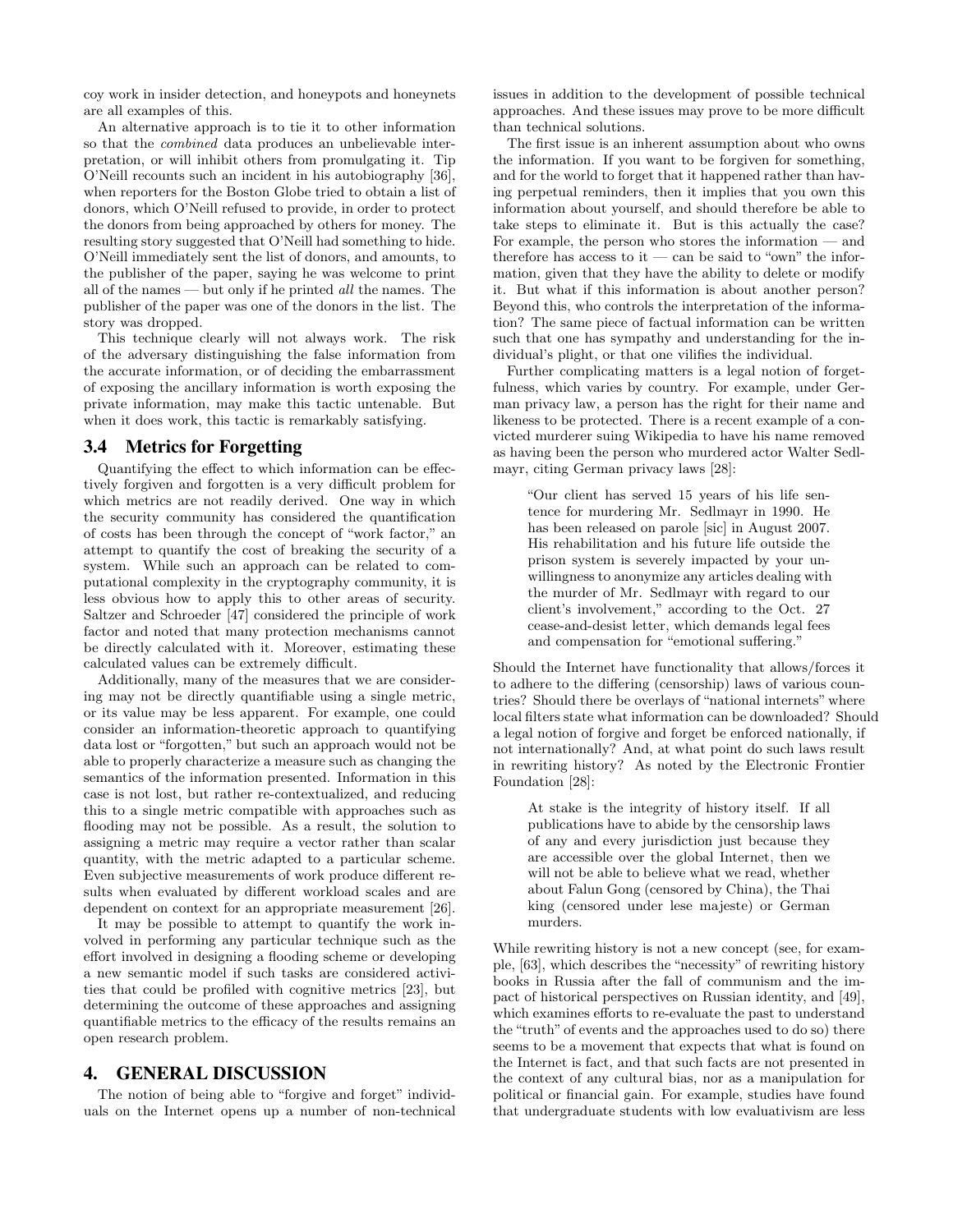likely to take into account author perspectives when reading online material [6].

In fact, our views on information, what is "fact", how (or if) information should be presented, and even legal rulings, all reflect our cultural norms. Thus there is also a social  $\overline{\phantom{a}}$ and related ethical — component to the notion of "forgive and forget". How can a system be designed that takes into account varying social expectations? Or . . . should we avoid designing such a system at all and allow new expectations and norms to develop?

## 5. NEGATIVE SALIENCE

As with all technologies, these approaches can also be used to harm individuals in addition to providing them with recourse against negative depictions and information. We can look at the above approaches and divide them essentially into two categories — reprioritization of facts or the insertion of fiction. The positive results from the reprioritization of facts can be seen from already existing web sites such as reputation.com [44], which promotes positive information and demotes (or forgets) negative information. In terms of fiction, it is possible to create fake friends, fake references, etc. It is also possible to recast negative events (or events perceived as negative by some) into a more positive frame. For example, the drunken pirate photo referenced in Section 2 could be described as being part of a "fake" college play.

With both of these categories, though, it is also possible to have negative salience. For example, it is easy to imagine an anti-reputation service that would increase the likelihood of negative facts surfacing, regardless of the accuracy of those facts. One example of this already occurring is "revenge porn" sites, where angry exes post naked pictures of their now ex-girlfriends or boyfriends. In this case, negative "facts" (pictures) are used. In other cases, fiction can be used, such as by spurned lovers seeking retribution. An example case of this is a Canadian teacher who is unable to find work due to cyber-stalking and cyber-bullying from an ex-girlfriend who has posted untrue comments about the teacher on various web sites, while the teacher is unable to have the comments removed [53]. Interestingly one of the commenters (Digital Culture) on this article suggests equally flooding the Internet with positive content.

# 6. CONCLUSIONS

Individuals within society have traditionally enjoyed the ability to both forgive and be forgiven for social transgressions. Over time, such transgressions were generally forgotten, or at least not the subject of further discussion. In those cases where the social sin was great enough to not be forgiven, a person could always relocate and start anew, without having his past follow him to his new setting. So, while not forgiven, the act was essentially forgotten.

However, in today's world, where with one upload an image or text is indexed, cached, copied, made easily searchable, one can never escape their digitized past. Thus, even for an event where one would traditionally have been easily forgiven, there are constant online reminders of the transgression, and new acquaintances, potential employers, recent co-workers, are all able to easily find this information with a simple search on the individual. Worse, previously private events are now easily found in the public domain (such as pictures from parties), and the individual can be judged anew by people who do not even know the context.

There are technical approaches to minimizing undesirable digital information, such as using ORCON, flooding or obscuring the real information with new or different information, changing the semantics of the public information, deceiving the user with false information, and aging data using cryptographic protocols. However, there are limitations to all of these approaches; more specifically there are no solutions that can guarantee obscurity for the user. That is, while technology can make life easier, you cannot put the proverbial genie back in the bottle once that information has been made publicly available.

An alternative method is not to change the data or history, and not to obscure it. Rather, we can break the binding between most of the data associated with an individual and the individual identified. A new identity would be created for the person essentially by (legally) changing their name. As this does not break the tie with their social security number, they could still have significant parts of their history move with them (e.g., educational accomplishments); however, this can be an expensive procedure and would likely be imperfect (although we note that women getting married have been doing something similar for many decades!). In an age with sophisticated image search capabilities, more complete identity change might also require physical alternations. Nonetheless, it is the closest we can come to "moving to a new village", which in its day was also expensive.

The techniques discussed in this paper essentially make uncovering the truth harder and more expensive. However, deployment of these and other techniques depend upon individuals having access to the appropriate economic, political, and technological resources. Individuals fortunate enough to have this access, and the ability to apply these resources, will be "forgiven", but those less fortunate will not be "forgiven". For example, even now not everyone can afford to hire consultants to protect their reputation, and many are not even aware that these services exist. Legal remedies, such as the German privacy laws, attempt to provide rights to all citizens, but for reasons discussed above such remedies are imperfect, create side effects, and access to legal counsel needed to apply the legal remedies can be costly.

Even if a perfect technical solution were available, society needs to determine — on a global scale — how forgiveness needs to be provided, and what forgetting means — is it the deletion of data, or some other mechanism (such as being available only in public records that are not kept online)? And society needs to determine if, ultimately, not having information available online in a searchable format is the equivalent of rewriting history.

Acknowledgments: Matt Bishop acknowledges the support of awards CCF-0905503, CNS-1049738, CNS-1219993, and CNS-1258577 from the National Science Foundation to the University of California at Davis for support. Any opinions, findings, and conclusions or recommendations expressed in this publication are those of the authors and do not necessarily reflect the views of the National Science Foundation or of the University of California at Davis. Kevin Butler acknowledges the support of NSF awards CNS-1254198 and CNS-1118046.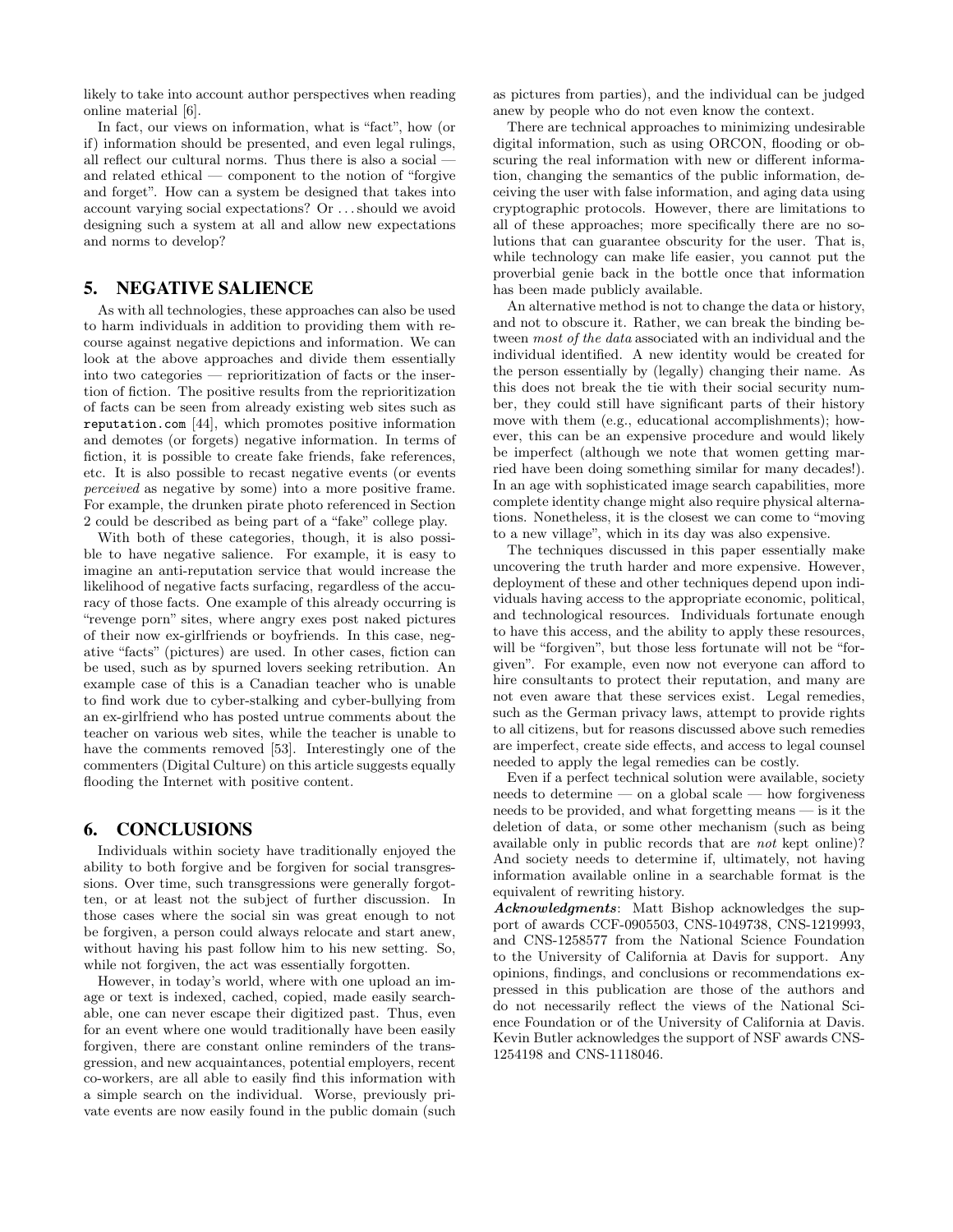# 7. REFERENCES

- [1] Snapchat. http://www.snapchat.com, 2013.
- [2] A. Almuhareb and M. Poesio. Attribute-based and value-based clustering: An evaluation. In Proceedings of EMNLP, pages 158–165, 2004.
- [3] M. Ambrose, N. Friess, and J. Van Matre. Seeking Digitial Redemption: The Future of Forgiveness in the Internet Age. 2012. December 13.
- [4] Nate Anderson. Spain Asks: If Google Search Results Make Your Business Look Bad, Can You Sue? Ars Technica News Report, February 2012.
- [5] M. Baroni, B. Murphy, E. Barbu, and M. Poesio. Strudel: A corpus-based semantic model based on properties and types. Cognitive Science, 34:224–254, 2010.
- [6] Sarit Barzilai and Yoram Eshet-Alkalai. The role of epistemic thinking in comprehension of multiple online source perspectives. In Proceedings of the Chais conference on instructional technologies research 2013: Learning in the technological era, pages 11–17, 2013.
- [7] Malek Ben Salem and Salvatore J. Stolfo. Decoy document deployment for effective masquerade attack detection. In Thorsten Holz and Herbert Bos, editors, Proceedings of the 8th International Conference on the Detection of Intrusions and Malware, and Vulnerability Assessment, volume 6739 of Lecture Notes in Computer Science, Berlin, Germany, August 2011. Springer-Verlag.
- [8] C.R. Berger and R.J. Calabrese. Some explorations in initial interaction and beyond: Toward a developmental theory of interpersonal communication. Human Communication Research, 1:99–112, 1975.
- [9] Nikita Borisov, Ian Goldberg, and Eric Brewer. Off-the-record communication, or, why not to use pgp. In Proceedings of the 2004 ACM Workshop on Privacy in the Electonic Society, pages 77–84, 2004.
- [10] Brian M. Bowen, Shlomo Hershkop, Angelos D. Keromytis, and Salvatore J. Stolfo. Baiting inside attackers using decoy documents. In Yan Chen, Tassos D. Dimitriou, and Jianying Zhou, editors, Proceedings of the 5th International ICST Conference on Security and Privacy in Communication Networks, volume 19 of Lecture Notes of the Institute for Computer Sciences, Social Informatics and Telecommunications Engineering, pages 51–70, Berlin, Germany, September 2009. Springer.
- [11] R. Brackney and R. Anderson. Understanding the Insider Threat: Proceedings of a March 2004 Workshop. Technical report, RAND Corporation, Santa Monica, CA, March 2004.
- [12] Ying Chen. Information Valuation for Information Lifecycle Management. In ICAC 2005: Proceedings of Second IEEE International Conference on Autonomic Computing, pages 135–146, 2005.
- [13] Bill Cheswick. An Evening with Berferd, in Which a Cracker Is Lured, Endured, and Studied. In Proceedings of the Winter 1992 USENIX Conference, pages 163–174, Berkeley, CA, USA, 1992. USENIX Association.
- [14] P. Cimiano and J. Wenderoth. Automatically learning qualia structures from the web. In Proceedings of the

ACL/SIGLEX Workshop on Deep Lexical Acquisition, pages 28–37, 2005.

- [15] Philip K. Dick. Paycheck and Other Classic Stories. Citadel, New York, NY, USA, 2003.
- [16] Zach Epstein. Your Snapchats Aren't Safe: How to Secretly Save Videos from Snapchat or Facebook's 'Poke'. http://bgr.com/2013/01/01/ how-to-save-snapchat-video-secretly-278227/, January 2013.
- [17] A. Etzioni. The Limits of Privacy. New York: Basic, 1999.
- [18] A. Etzioni and R. Bhat. Second chances, social forgiveness, and the internet, 2009. http://theamericanscholar.org/ second-chances-social-forgiveness-and-the-internet/ #.UWOSWxnB1xM.
- [19] P. Fleischer. http://peterfleischer.blogspot.com/2011/03/foggythinking-about-right-to-oblivion.html, 2011. http://peterfleischer.blogspot.com/2011/03/ foggy-thinking-about-right-to-oblivion.html.
- [20] Carrie Gates and Matt Bishop. One of these records is not like the others. In Proceedings of the 3rd USENIX Workshop on the Theory and Practice of Provenance, Berkeley, CA, USA, June 2011. USENIX Association.
- [21] Roxana Geambasu, Tadayoshi Kohno, Amit A. Levy, and Henry M. Levy. Vanish: Increasing data privacy with self-destructing data. In Proceedings of the 18th USENIX Security Symposium, pages 299–315, 2009.
- [22] R. Graubert. On the need for a third form of access control. In Proceedings of the 12th National Computer Security Conference, pages 296–304, Oct. 1989.
- [23] Wayne D Gray, Michael J Schoelles, and Chris Sims. Cognitive metrics profiling. In Proceedings of the Human Factors and Ergonomics Society Annual Meeting, volume 49, pages 1144–1148. SAGE Publications, 2005.
- [24] J.T. Hancock and P.J. Dunham. Impression formation in computer-mediated communication revisited: An analysis of the breadth and intensity of impressions. Communication Research, 28(3):325–347, 2001.
- [25] Leslie Harris. Escaping your online mistakes: Should there be a law? ABC News Report, July 2011.
- [26] Susan G Hill, Helene P Iavecchia, James C Byers, Alvah C Bittner, Allen L Zaklade, and Richard E Christ. Comparison of four subjective workload rating scales. Human Factors: The Journal of the Human Factors and Ergonomics Society, 34(4):429–439, 1992.
- [27] D. Jacobson. Impression formation in cyberspace: Online expectations and offline experiences in text-based virtual communities. Journal of Computer-Mediated Communication, 5(1), 1999. http: //www.ascusc.jcmc/vol5/issue1/jacobson.html.
- [28] David Kravets. Convicted murderer sues Wikipedia, demands removal of his name. http://www.wired. com/threatlevel/2009/11/wikipedia\_murder/, 2009. November 11.
- [29] T.K. Landauer and S.T. Dumais. A solution to Plato's problem: The latent semantic analysis theory of acquisition, induction and representation of knowledge. Psychological Review, 104(2):211–240, 1997.